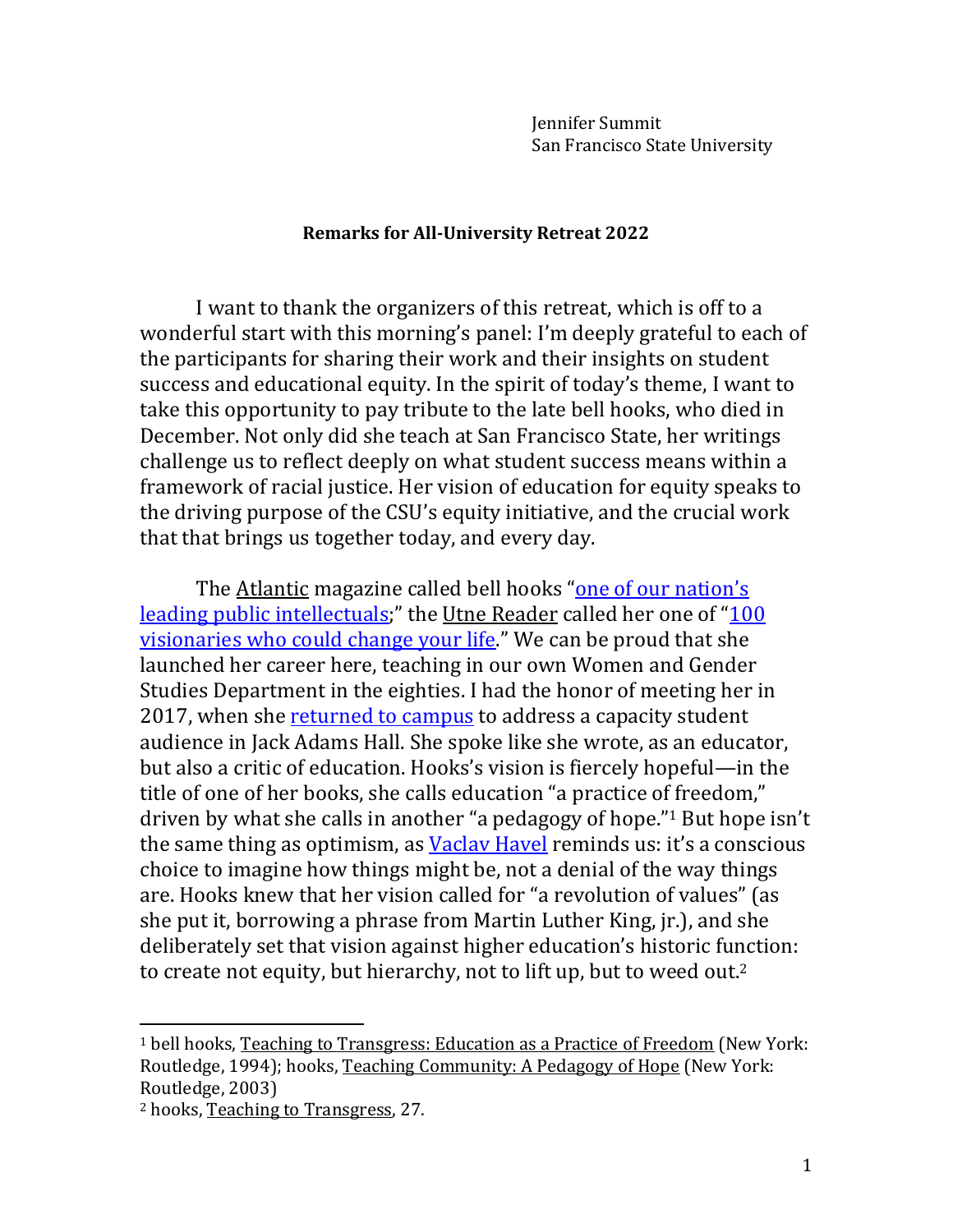She shared this critique of higher education in common with Lani Guinier, another brilliant Black intellectual whom we lost just this month. As Guinier argues in her book, The Tyranny of the Meritocracy, Americans have long seen higher education as a proxy marker of class, which draws value from its status as a limited, and not a public good.<sup>3</sup> Paradoxically, more than a half-century of expanded access has done little to change this view. As Education scholar David Labaree has shown, the more Americans went to college, the more stratified campuses became, allowing higher education to increase opportunity even while continuing to reproduce privilege. <sup>4</sup> The most selective campuses came to occupy the highest rungs in a ladder of prestige; the more applicants they turned away, the higher quality they claimed. The false identification of selection with quality permeated even allegedly egalitarian campuses; only instead of turning students away at admissions, they did so after the students enrolled, by quietly but systematically discouraging many of them—particularly BIPOC students—from staying. Hooks, who taught at private as well as public campuses, laments the fact that "repressive education practices are more acceptable at state institutions," woven into the fabric of a differentiated system.<sup>5</sup> What Guinier calls the "tyranny of meritocracy" holds that merit can only belong to the select few students, who prove their worth in a competitive system. While students at selective campuses do so by getting in, at less selective campuses, they do so by staying in, and successfully negotiating mechanisms designed to weed them out.

Non-selective campuses essentially moved the selection process from the admissions office into the institution itself, by enlisting faculty as internal gatekeepers. In so doing, they established high-stakes testing and grading practices designed to move students up or out. The very convention of assigning letter grades to students is a relatively recent phenomenon, introduced by colleges in the twentieth century as part of what Cathy Davidson calls the industrialization of higher education. As she notes, the practice of grading would later be borrowed by the

<sup>3</sup> Lani Guinier, The Tyranny of the Meritocracy: Democratizing Higher Education in America (Boston: Beacon Press, 2013)

<sup>4</sup> David F. Labaree, A Perfect Mess: The Unlikely Ascendancy of American Higher Education (Chicago: Univ. of Chicago Press, 2017)

<sup>5</sup> hooks, Teaching to Transgress, 149.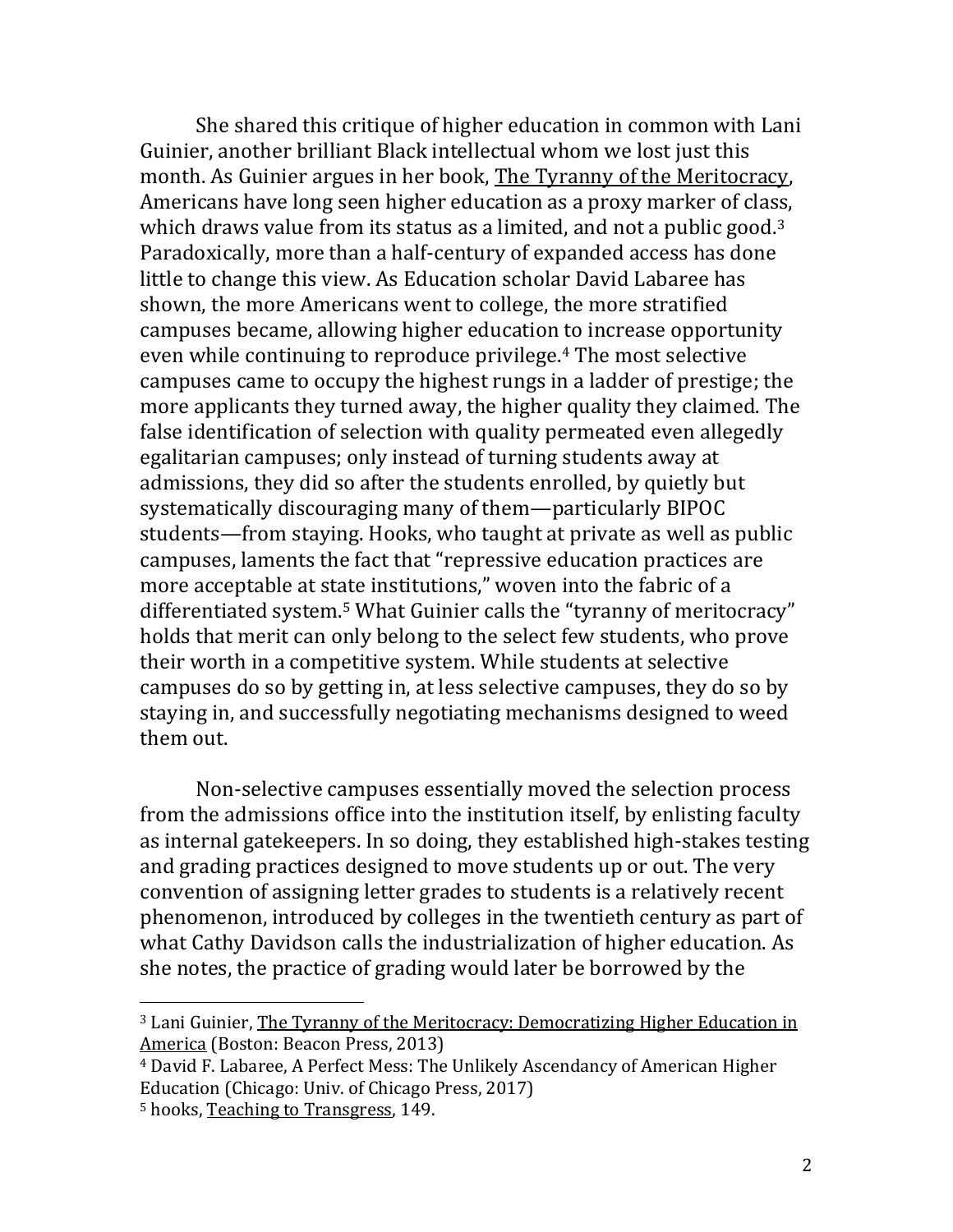American Meatpackers Association. But, according to Davidson, "The meatpackers worried . . . that it was difficult to reduce something as complex as the quality of sirloin or chuck to an A, B, C, D, or F." "Strangely," as Davidson wryly remarks, "educators were less skeptical about applying grades to student learning." 6

Educational research shows that grading can play an important role in helping students learn, when it's aligned with transparent learning goals and assessment standards. But the research also challenges grading conventions and received wisdom that don't support student learning: such as, the idea that courses with lower average student grades reflect high academic standards, rather than problems with course design and delivery. Or the idea that raising average grades can only happen by lowering standards, rather than improving student engagement and learning. It's difficult to see past dominant models of teaching and grading—and even more so, to envision alternatives. This is where efforts like today's retreat play such an important role, by inviting us to reflect critically on our own practices, and to learn from members of our own community who're finding success with new models of teaching and learning.

These include colleagues advancing student success like those we heard from in this morning's panel—and those we'll hear from next, on their use of high-impact practices like community engagement, collaborative and student-led learning. They also include departments that are working, in line with the Chancellor's equity initiative, to reduce failure rates by identifying new ways to engage and advance student learning. I'll just cite one example, from our own Economics Department. On many campuses Introductory Economics is a classic weed-out class, notorious for its high failure rates. Our Econ department determined to take on the problem by rethinking how the class is taught. In a collective effort, the faculty teaching the course's multiple sections convened as a group to analyze grading practices, reflect on their expectations for student learning, and compare how learning was assessed. To create consistency in assignments and assessment practices, they developed a common course outline, structured around

<sup>6</sup> Cathy N. Davidson, The New Education: How to Revolutionize the University to Prepare Students for a World in Flux (New York: Basic Books, 2017), 204-5.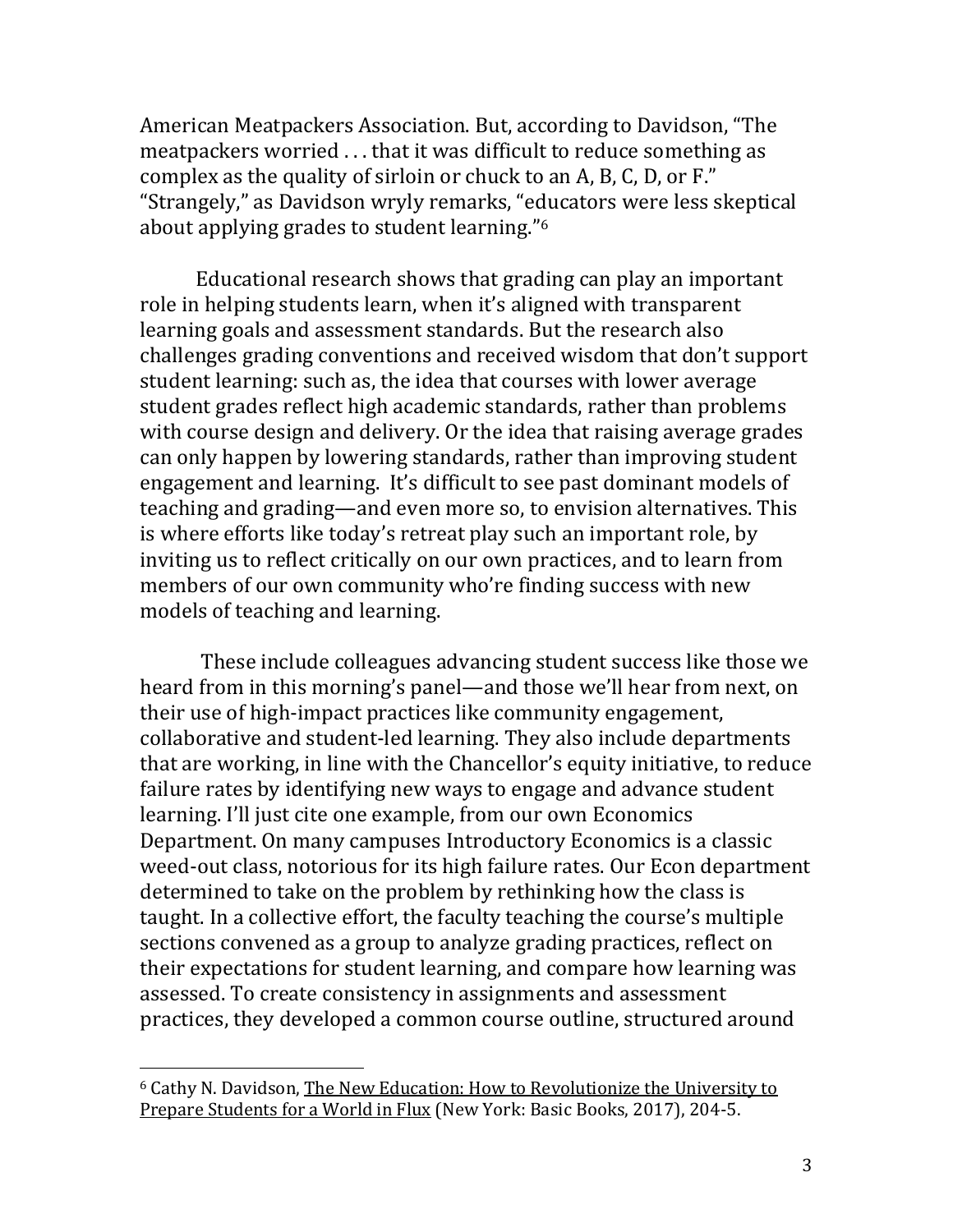student learning outcomes. They also created an ongoing faculty learning community to build on their findings and share best practices. And in just two semesters, they've seen encouraging results, reducing failure rates by 5 percentage points, which translates to hundreds of students who are now making progress in their degrees, rather than repeating the class or choosing to leave the university—as students who fail classes too often do, especially our BIPOC students.

The work that Economics is doing bears out what Grace Yoo said this morning: "our students are enough." All students are worthy and capable of learning, and that education is more than a process of sorting, selecting and weeding--it's a conscious process of growth, that takes all of us working together to achieve**.** In supporting their students, Economics' faculty found themselves supporting one another: coming together to align their expectations and build on their practices established a new level of faculty community, as the classroom shifted from a private space of closed performance to a collective place of learning and growth. As Bob Bonner put it in this morning's panel, when we care for our students, we also care for one another.

The last two years have been unthinkably challenging, but we can be proud of how we've met their challenges, particularly in supporting student learning and success. At the close of last semester SF State surveyed our students about their experiences with online teaching and learning, and they reported overwhelming appreciation for the efforts faculty have made to maintain high-quality instruction despite the challenges of the pandemic, while also showing students flexibility and compassion—lessons that will continue to benefit our students long after the pandemic. I want to close by expressing my profound appreciation for the extraordinary work this reflects, for the faculty and staff who have worked so hard to support our students and their learning in these difficult times. Finally, I want to give the last word to bell hooks, when she wrote this: "All of us in the academic world and in the culture as a whole are called to renew our minds if we are to transform educational institutions—and society—so that the way we live, teach, and work can reflect our joy in cultural diversity, our passion